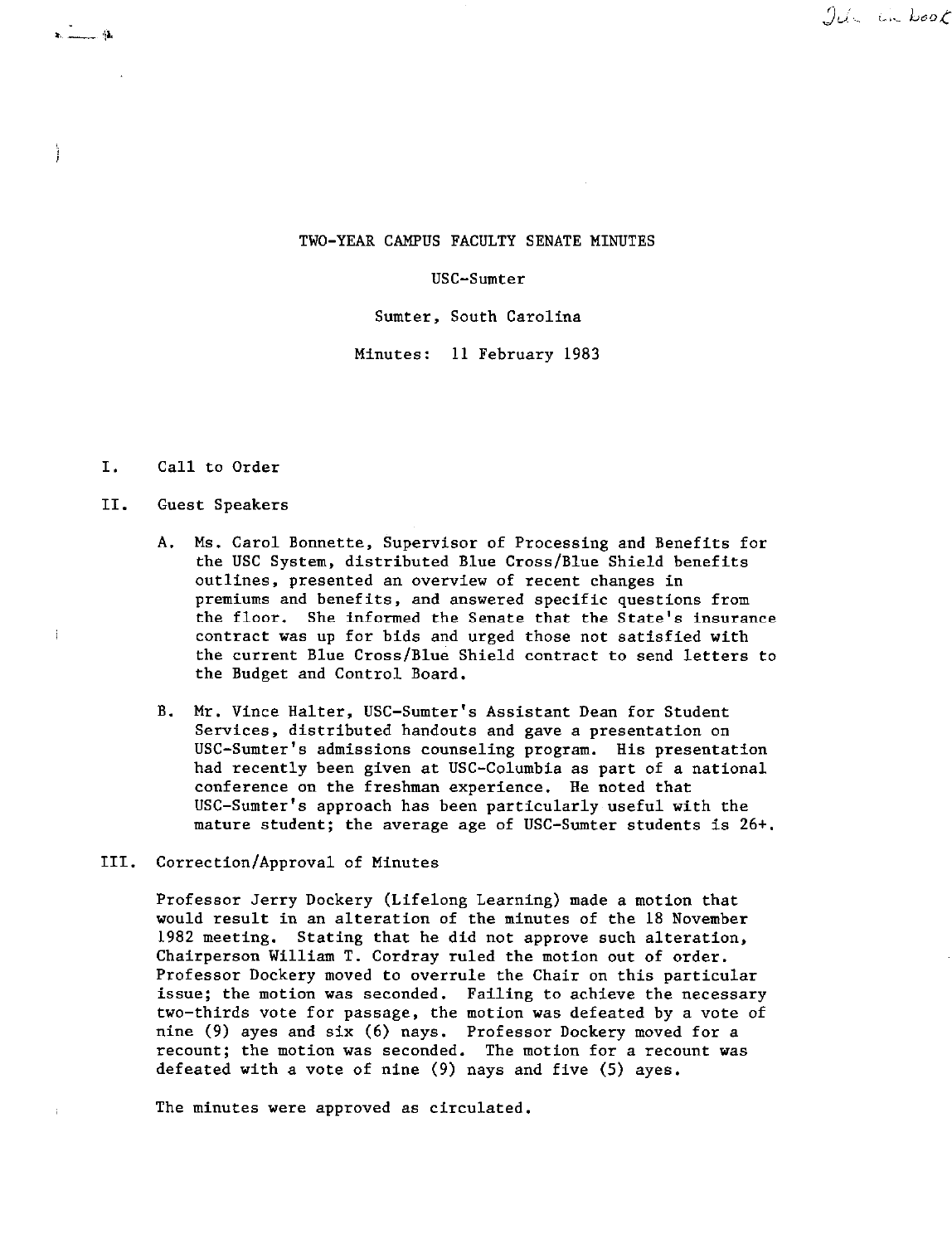IV. Reports of University Officers:

j

 $\frac{1}{2}$ 

A. Dr. John J, Duffy, System Vice President for Two-Year Campuses and Continuing Education

Dr. Duffy summarized recent actions and proposals to deal with the University's financial problems. He noted that he was disturbed by some of the responses in the Legislature to the University's decision to discontinue the undergraduate degree in education; he cautioned that the University should be on guard against external revies, Noting the current difficulty of getting a tax package passed in the Legislature, he stated that if no package is passed this fiscal year, the result will be significant cutbacks in both this and next year's budgets.

B. Dr. Robert E. Alexander, Associate Vice President for Two-Year Campuses and Continuing Education

No report

- V. Reports of Standing Committees
	- A. Rights and Responsibilities Professor Tom Powers (Sumter)

Professor Powers reported that his committee had met on 4 December 1982 and 4 February 1983 to continue revision of the Two-Year Campus Faculty Manual. Drafts of the revised Manual will be distributed by mail to all members of the Senate for review before the Beaufort meeting.

B. Welfare - Professor John Stine (Lifelong Learning)

Professor Stine reported that his committee had had a lively discussion re the issue of rank and tenure policies within the System and had received some items of information which are being studied by the members for possible future action.

There was also a discussion of reduced tuition for University employees, spouses, and dependents. Dr. Alexander noted that a system scholarship fund does exist for dependents and spouses, and Dr. Duffy stated that he would be happy to receive information about how such funds are handled in other state agencies.

Professor Stine reported that the committee has nearly completed compiling the study of comparative salaries, which it hopes to distribute to the Senate in general by the April meeting. Dr. Duffy explained that the information prepared at that time would not be distributed because it contained so many deletions (at the request of the Affirmative Action Office) that it would be meaningless. Professor Stine commended Professor Wayne Thurman (Lancaster) for his diligent work as chairperson of the subcommittee responsible for the study.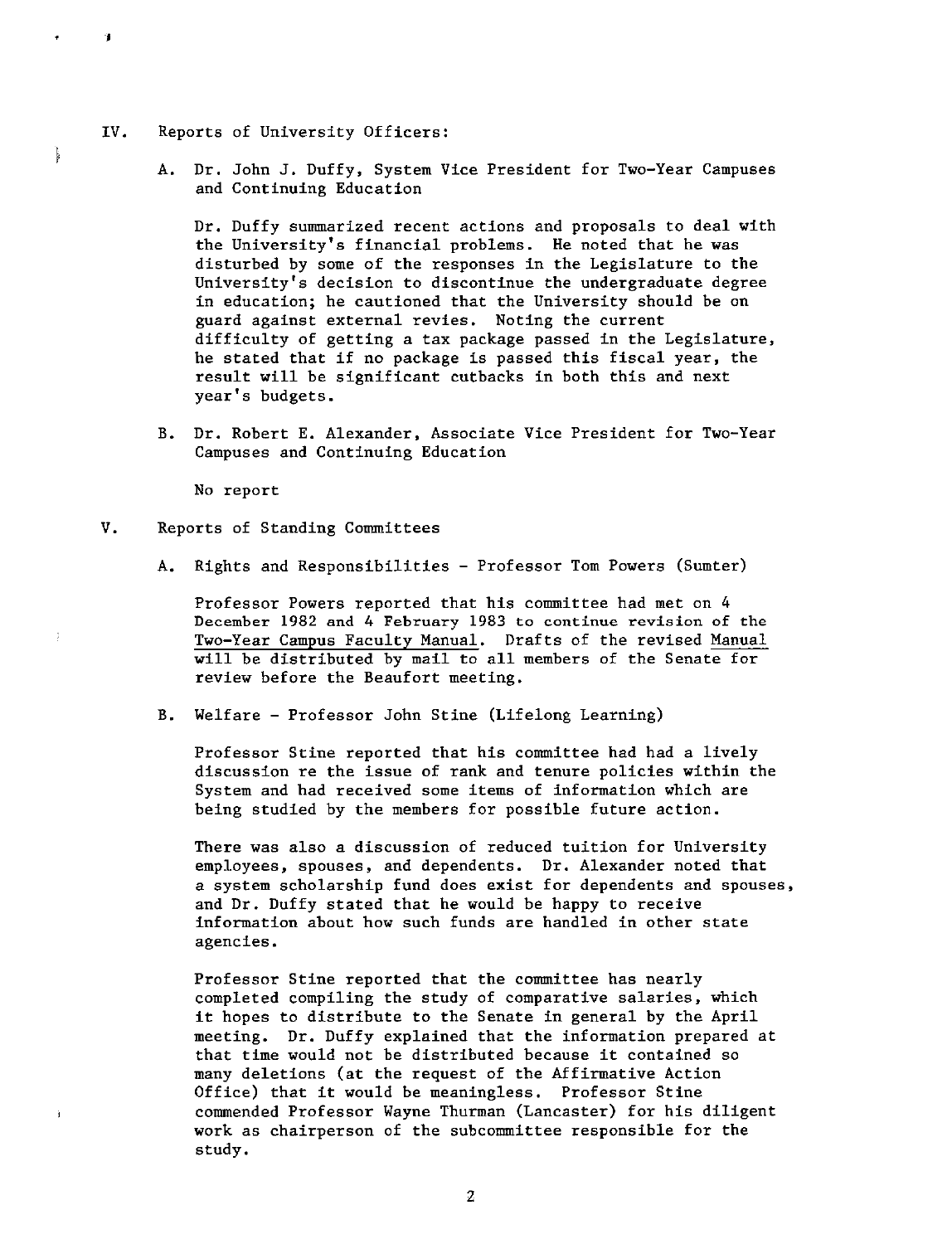C. Intra-University Services and Communications - Professor David McCollum (Beaufort)

•

)

 $\dagger$ 

Professor McCollum reported the following:

- 1. Summer I Pay Schedule Dr. Denton has been contacted, says no change is possible.
- 2. System Resource Survey List is being developed. Outline form for manual proposed. Indexing will probably be by category and location.
- 3. Development of a written policy for course origination from within the Two-Year Campuses Not yet written, open to comments and suggestions General flow sheet developed: faculty member \_\_\_\_\_ discipline/department/division campus faculty organization \_\_\_\_\_ Two-Year Faculty Senate \_\_\_\_\_ Four-Year Faculty Senate **General concern in committee to avoid further system**  fragmentation at present and in the future as the system and its campuses evolve.
- 4. Need for a System-oriented public rélations campaign Professor McCollum presented the  $f$ ollowing motion: That the Deans of the respective campuses encourage liason of persons in charge of public information/public relations within the entire USC System for the purposes of promoting the System as a whole and enhancing **intra-system information exchange.**

The motion carried with no dissenting votes by a show of hands.

- 5. Interlibrary loans of books form the Cooper Library for use by System faculty members. In response to a letter from J.T. Myers expressing **concern over policies in this area, the committee is**  exploring the issue with appropriate officials of Cooper Library and will report at the Beaufort meeting later this spring.
- D. Executive Professor Sally Johns (Lifelong Learning)

Professor Johns reported that the Executive Committee met in Columbia 21 January 1983. Items discussed included:

- 1. the defeat of the proposal in CHE to merge Sumter Tech and USC-Sumter
- 2. recognizing the support University officials have recently provided to the Two-Year portion of the USC System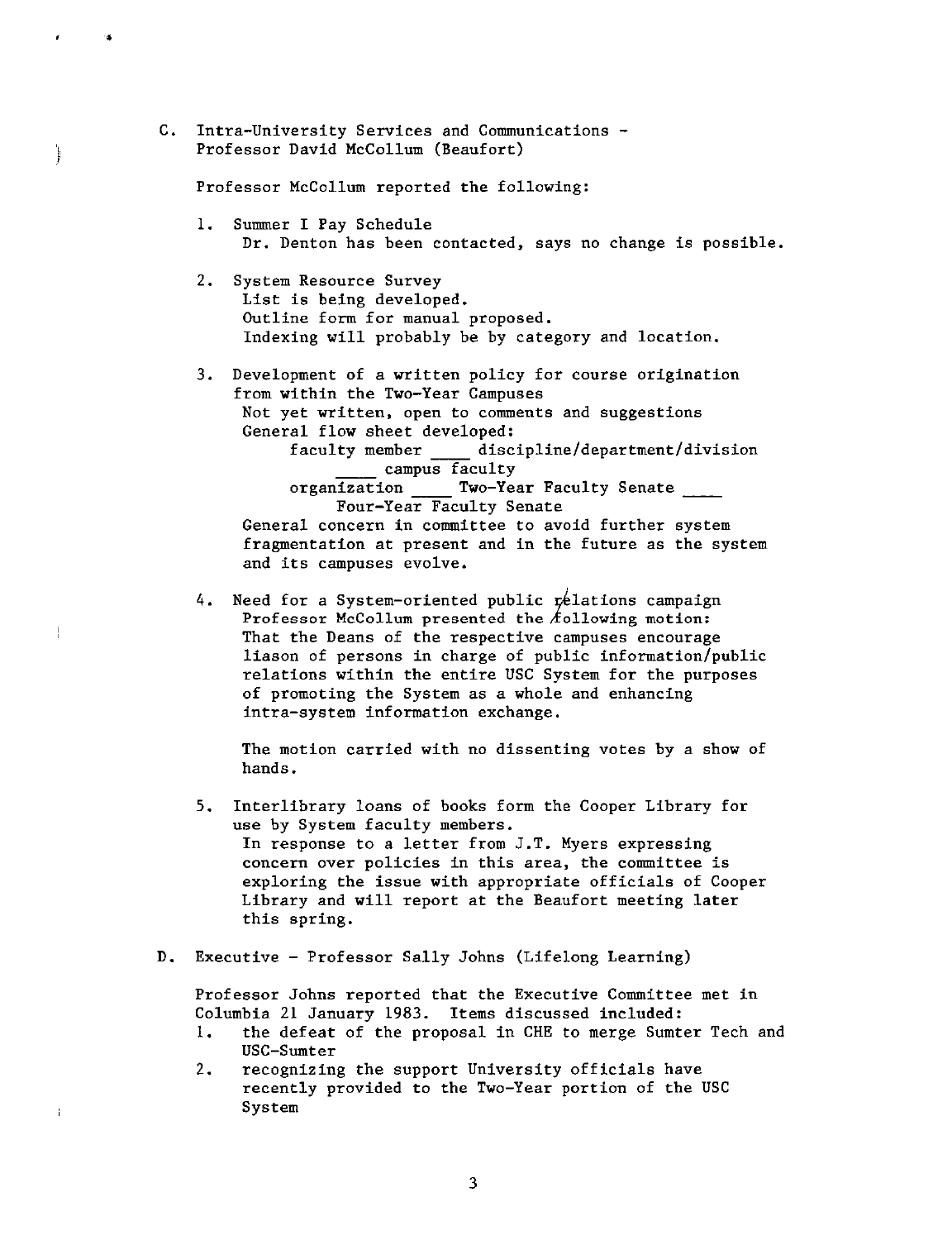In its meeting that morning, the committee discussed a proposal Professor Edsel Caine (Beaufort) was making to the Academic Forward Planning Committee that day, Professor Johns explained that specific information would be presented during Reports of Special Committees. She noted that the concensus of the Executive Committee was support of Professor Caine's proposal,

### VI. Reports of Special Committees

/

, ,

 $\frac{1}{2}$ 

- A. University Library Committee Professor Tandy Willis (Union) The committee has not met since the last Senate meeting,
- B. Curricula and Courses Committee Professor John Barrett (Sumter)

Professor Barrett reported that since the last Two-Year Senate meeting, the Columbia Faculty Senate has approved the following:

- 1. Change in curriculum of Professional Accounting Program
- 2. Change in curriculum of Bachelor of Science in Mathematics
- 3. Change in curriculum of Bachelor of Science in Statistics
- 4. Change in prerequisites for ENGR 327, ENGR 329
- 5. Change in title, description of ARTS 339
- 6. Change in number, title, description of GEOG 205 (now GEOG 141)
- 7. Change in title description of MATH 122
- 8, Change in prerequisite and description of MATH 141, 142
- 9. Change in prerequisites, title, hours, and description of MATH 241
- 10, Change in course number of BADM 347 (now BADM 437)
- 11. Deletion of BADM 348
- 12. Change in prerequisites for BADM 335
- 13, A new course SPAN 211 Intensive Intermediate Spanish (6)

For details of the above changes, see the Faculty Senate Agenda dated January 19, 1983,

In addition, the Curricula and Courses Committee has aproved the following changes in several ART Studio courses:

- 1. ARTS 145 Intro to Graphic Design, change in course description.
- 2. ARTS 201 Advertising Design, change title to Graphic Design Technique; add prerequisite of ARTS 145.
- 3. ARTS 301, 302 Intermediate Advertising Design (3 ea,) Change title to Intermediate Graphic Design I and Intermediate Graphic Design II; add prerequisite of ARTS 201; change in description.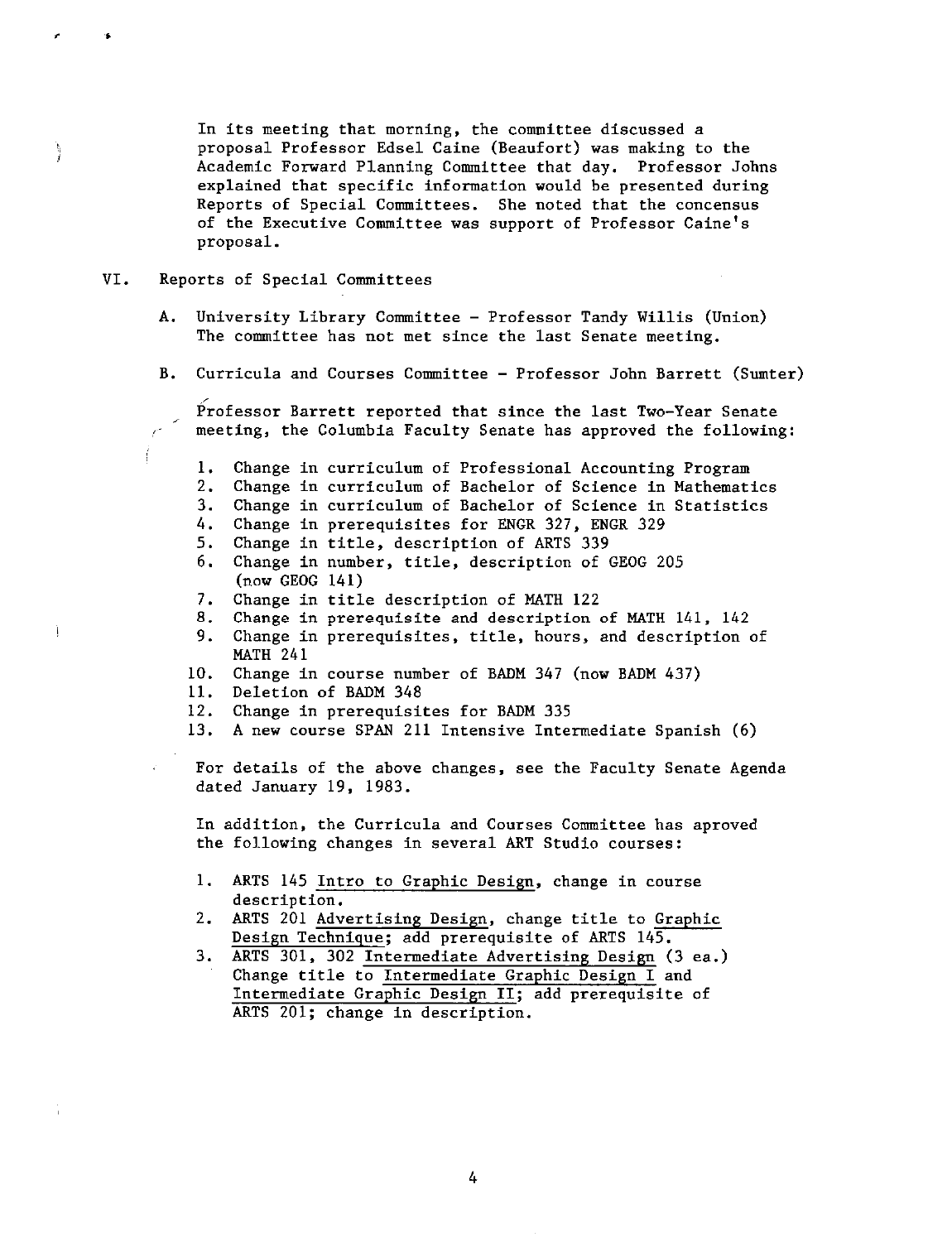C, Faculty Welfare Committee - Professor Jerry Dockery (Lifelong Learning)

•

ł

 $\overline{1}$ 

 $\mathbf{I}$ 

The committee has not met since the last Senate meeting,

D. Academic Forward Planning Committee - Professor Rick Boulware for Professor Edsel Caine (Beaufort) (Professor Caine was at that time attending a meeting of this committee in Columbia.)

Chairperson Cordray, in order to take an emergency telephone call, temporarily turned over the chair to Professor Rod Sproatt (Beaufort).

Professor Boulware gave the following report for Professor Caine:

The Academic Forward Planning Committee met on December 8, 1982, and January 28, 1983.

The major items for discussion were:

1. Foreign Language Proposal--After major revisions during the December 8 meeting, the proposal to require Level 1 competency of the Foreign Service Institution test was passed by a vote of seven (7) to one (1). Level 1 competency is approximately the level of reading a **newspaper and carrying** on a **non-technical conversation.**  Drs. Dannerbeck and Holst (Foreign Languages Dept.) suggested that about 40% of their 202 students would have attained an FSI level 1 competency,

We at the Two-Year Campuses would not offer the examinations--the Four-Year Campuses would have to send their students, on at a time, to Columbia (part of the test is a conversation with the test administrator). Our students would wait until attending Columbia to take the test.

On page 4 of the final draft, the following statement was included:

> A poll of the faculty at the Two-Year Campuses indicates that they feel that their students would be disadvantaged by this change.

The Proposal will be forwarded to the Curriculum Review Committee, once it is formed.

2. Transfer of credit from the Tech Colleges into USC--The matter of credit transfer was addressed only briefly at the two meetings. **Mike** Welsh (Provost Borkowski's Office and a member of the ACFP Committee) has been working on administrative mechanisms to deal with this problem.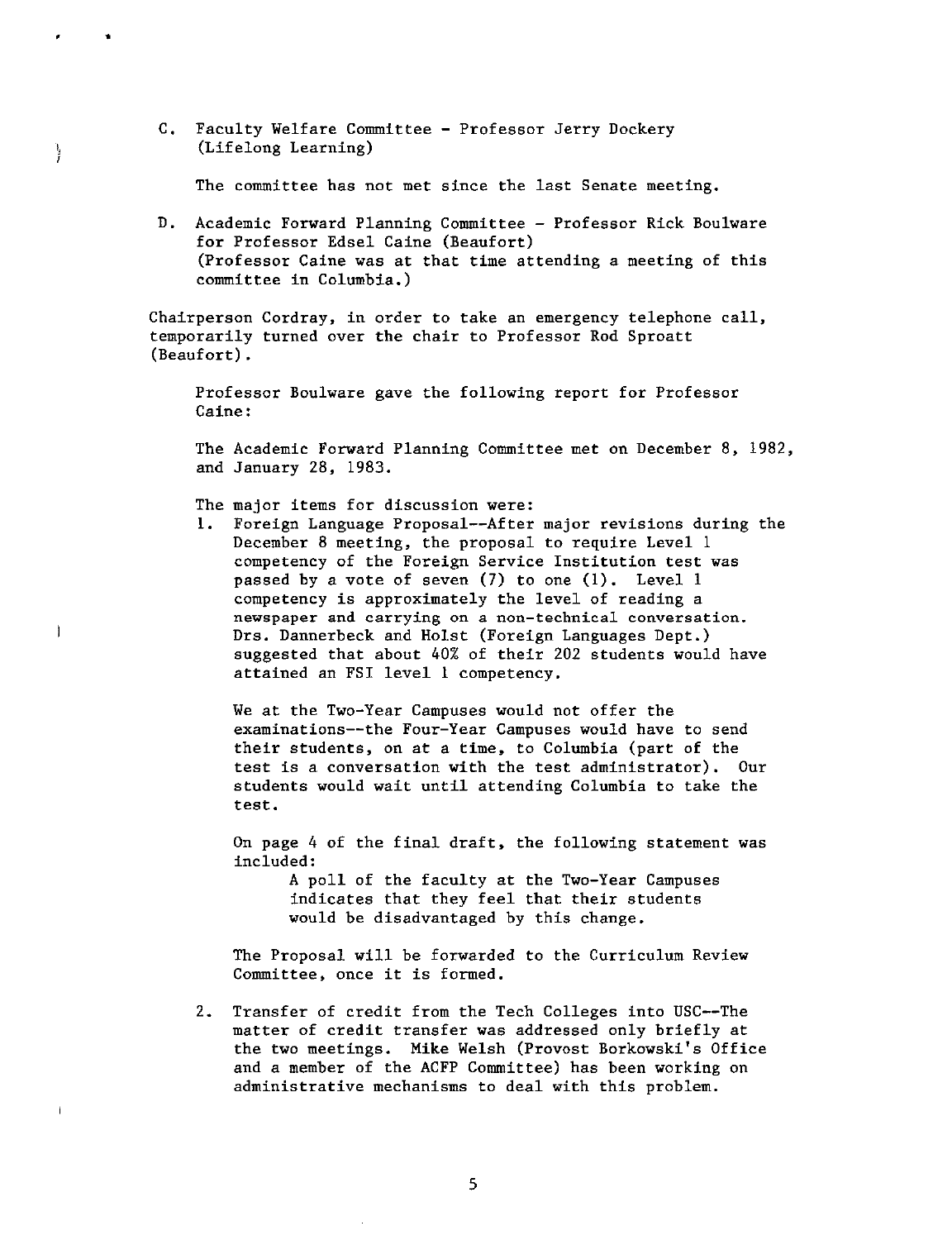Seven of the Tech Colleges have been approved to offer AS/AA degrees by the CHE (April 1, 1982). The remaining nine campuses, which include Sumter Tech and Beaufort Tech, are not approved to offer general education courses by the CHE. Mike Welsh is slowly and methodically wrestling with an administrative solution. His efforts are based on the charter of the schools and he must attack cautiously, as we on the Two-Year Campuses offer some tech-type programs which we do not want to jeopardize.

Today, I am offering a faculty solution to the problem. My motion is based on the premise that the various denas on the Columbia campus are more stringent in transferring courses into their own Colleges than for those courses from other colleges within the University.

#### I will propose that:

,

 $\mathbf{L}$ 

The deans of the various colleges within the USC System evaluate course offerings by each Tech College in South Carolina for academic credit in their respective major disciplines. Equivalent courses that are satisfactory for major credit, or that are acceptable by the host department to satisfy curriculum requirements, will than be compiled, duplicated, and distributed to those individuals responsible for evaluating transfer credits. Only those Tech College courses so listed will then be acceptable for transfer, even as an elective.

Chairperson Cordray, reassuming the Chair, announced that his telephone call had been from Professor Caine, who had reported that at its meeting that afternoon the "Academic Forward Planning Committee passed a recommendation that no credit for courses coming from technical programs will be transfered into USC." The proposal is being sent to the Admissions Committee of the Columbia Faculty Senate. Chairperson Cordray explained that the technical programs referred to in the proposal are those nine not approved to offer AA/AS degrees by CHE.

E. Academic Affairs/Faculty Liaison - Professor John Samaras (Lancaster)

The AA/FLC met on Thursday, December 2, 1982, at 2:00 p.m. The agenda included the following items:

- l. a proposal to establish a program of course work leading to an Ed.S. in Special Education.
- 2. A proposal for a Certificate of Graduate Study in Teaching English as a Foreign Language.
- 3. A proposed center for Machine Intelligence, College of Engineering.
- 4. A proposal for a Center for Fracture Mechanics, College of Engineering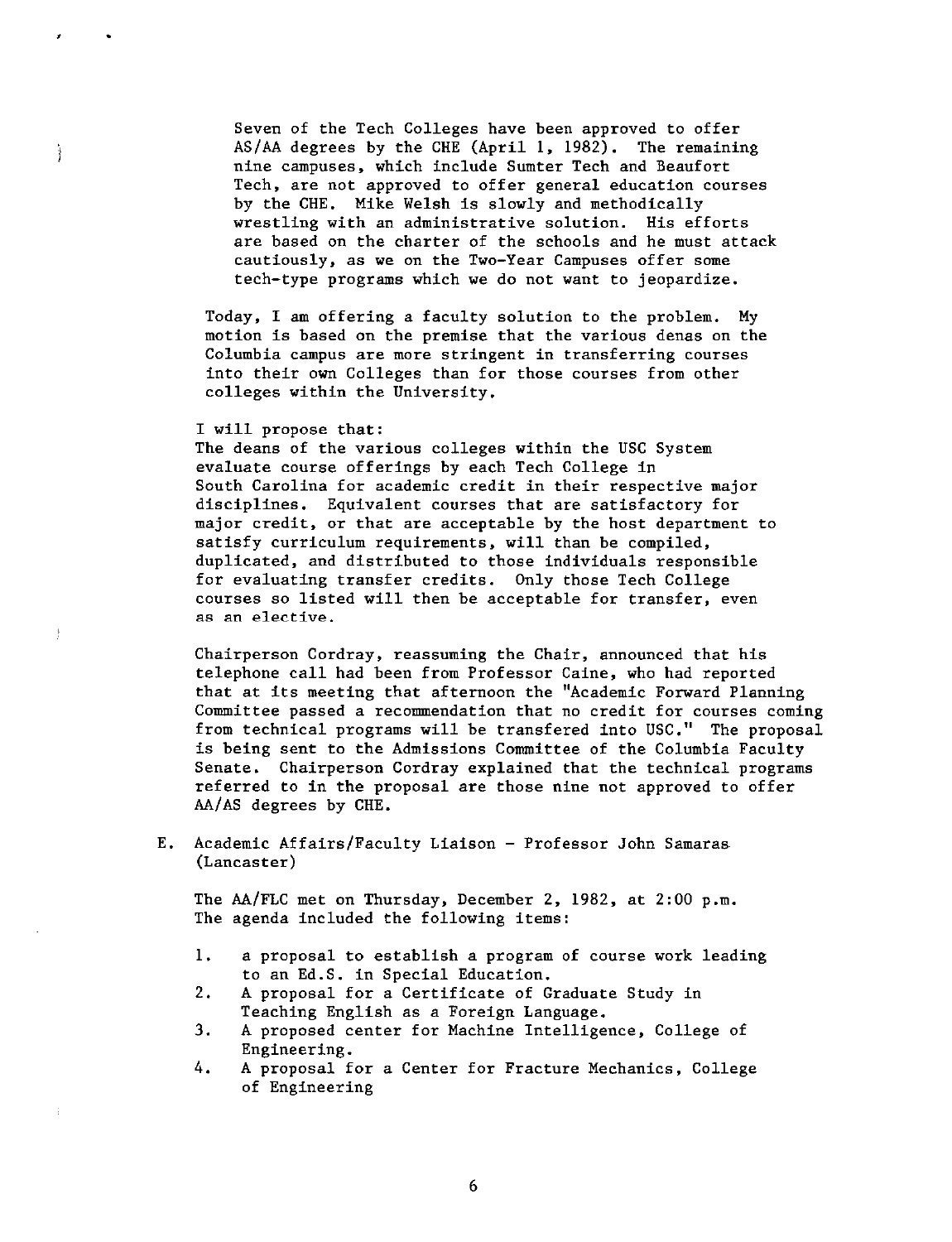The committee also heard an appeal of denial of tenure. Unfortunately, your representative was unable to attend this meeting because of illness.

The committee also met on Thursday, January 27, 1983, at 3:00 p.m. The committee approved the following proposals:

- 1. Residency in Radiology, School of Medicine<br>2. Master of Personnel and Employee Relations
- Master of Personnel and Employee Relations degree, College of Business Administration
- 3. Certificate of Graduate Study in Instructional Methods and Materials for Elementary School Teachers, College of Education. This certificate program was amended to require a B.S. degree in Education, or its equivalent, for admission to this program.
- 4. Certificate of Graduate Study in Parent Involvement in Early Childhood Education, College of Education.
- 5. A Ph.D. program in Communicative Disorders, College of Health.
- 6. Bachelor of Science in Nursing, USC-Aiken

I will be happy to provide copies of any of the above program proposals to those who desire them.

F. Research and Production Scholarship Committee - Chairperson Cordray for Professor J.T. Myers (Sumter)

The Committee will meet again in April to consider proposals. Faculty at the Two-Year Campuses are urged to prepare and submit reasonable proposals. Modest, in the sense of funds requested, proposals have a very good chance of funding. If I can be of any assistance, do not hesitate to contact me.

G. System Committee - Professor Cordray (Salkehatchie)

The committee has not met since the last Senate meeting.

- VII. Unfinished Business None
- **VIII. New** Business None
- IX. Announcements

,

Ì

ţ

 $\overline{1}$ 

- A. Dr. Duffy presented Certificates of Service to Professors Jerry Dockery and John Stine in recognition of their ten years' service as part of the Two-Year Campus System faculty.
- B. Chairperson Cordray announced a social hour to follow the meeting.
- C. Professor Powers announced USC-Sumter's annual Renaissance Day, Saturday, April 16.

7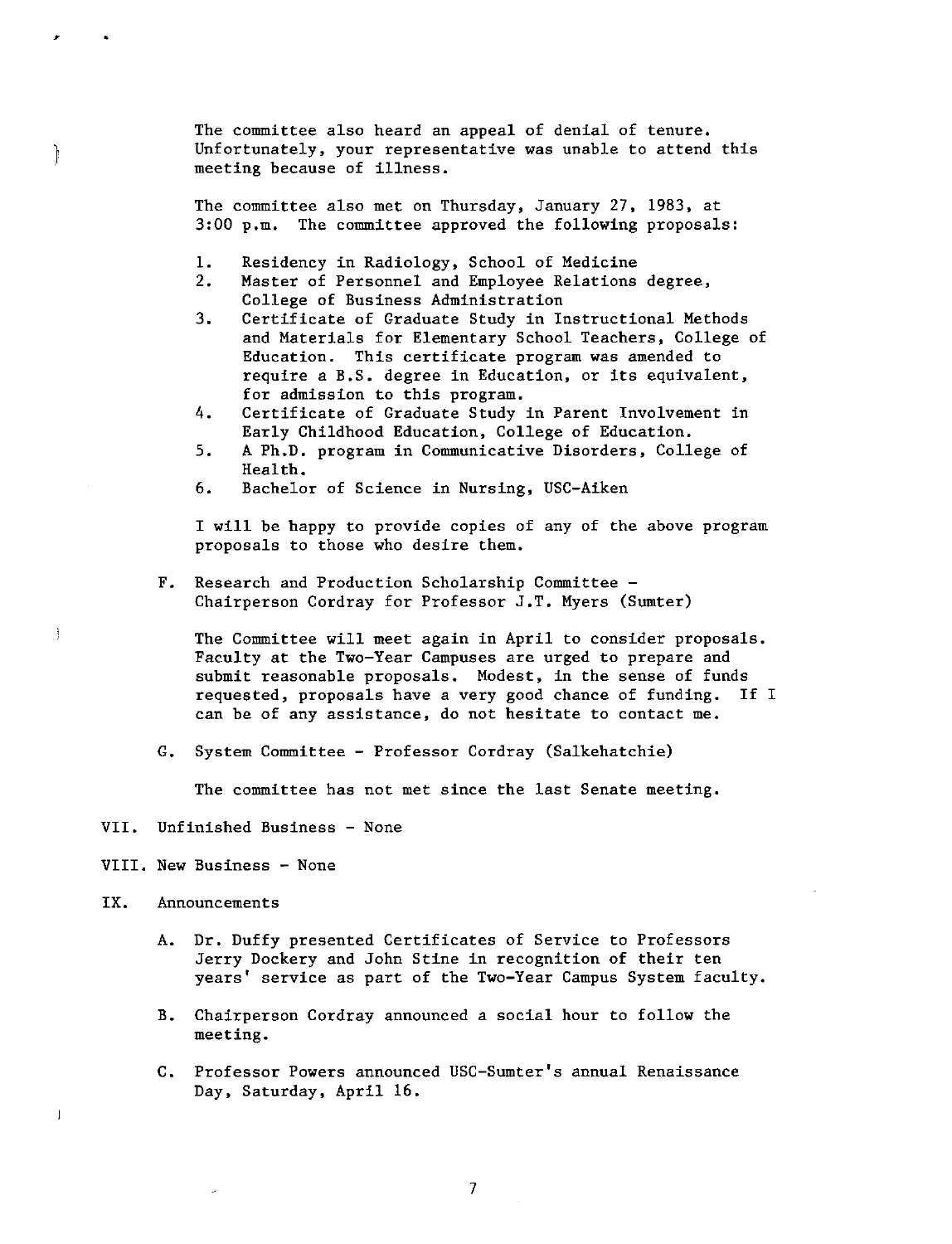- D. Professor Dockery announced the Administrative Employees Club's Las Vegas Night.
- E. Professor David Walsh (Sumter) announced the final debate on abortion at USC-Sumter, March 3.
- X. Adjournment

,.

ì

 $\mathbf{I}$ 

 $\bar{1}$ 

Respectfully submitted,

 $\leq$ ally Johns

Sally Johns, Secretary